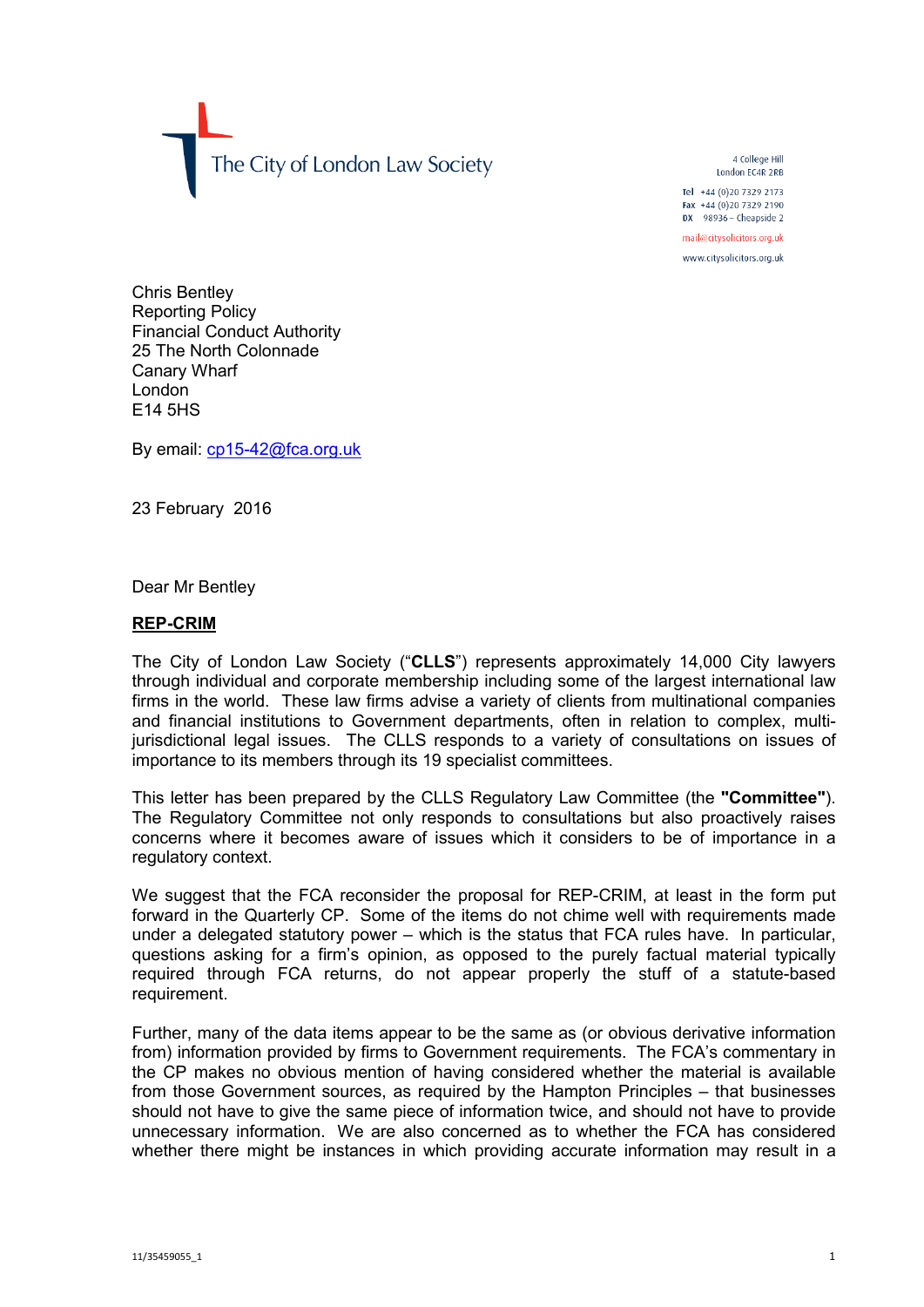form of "tipping off" contrary to the Money Laundering Regulations etc, such as when there are very few instances of matters for which detail is sought in the return.

We have a few more specific comments as follows:

- We do not think that the draft return, under the proposed rules, is likely to be as limited in application as the CP suggests. We suspect that this is because the proposed rules employ the wrong defined term. The proposed exclusion (16.22.2 in App 6) seems to take out of the disapplication any firm that is an "investment firm" by which we assume they actually intended to use "MiFID investment firm". The former defined term brings into scope, for example all IFA type firms, that are outside the latter term because of the article 3 exclusion in MiFID.
- Some of the items in the return lack proper clarification or definition. The term "all other high-risk customers" (in item 4) is not clear as to whether the FCA contemplates the response to be the firm's own assessments or is intended to refer to some provision of the Money Laundering Regulations or JMLSG guidance. Also, the phrase "customers linked to those jurisdictions considered by the firm to be high risk" (item 21) is unexplained – there is no steer on what kind of links are contemplated here and whether links are intended to be limited to residence, nationality or something else.

The specific issues mentioned above are, in reality, good illustrations of the wider point – that the proposal needs further thought and refinement, as well as further consultation (if the FCA decides to pursue the proposal).

If you would find it helpful to discuss any of these comments then we would be happy to do so. Please contact Karen Anderson by telephone on +44 (0) 20 7466 2404 or by email at [Karen.Anderson@hsf.com](mailto:Karen.Anderson@hsf.com) in the first instance.

Yours sincerely

Kampfal

**Karen Anderson** *Chair, CLLS Regulatory Law Committee*

© CITY OF LONDON LAW SOCIETY 2014 All rights reserved. This paper has been prepared as part of a consultation process. Its contents should not be taken as legal advice in relation to a particular situation or transaction.